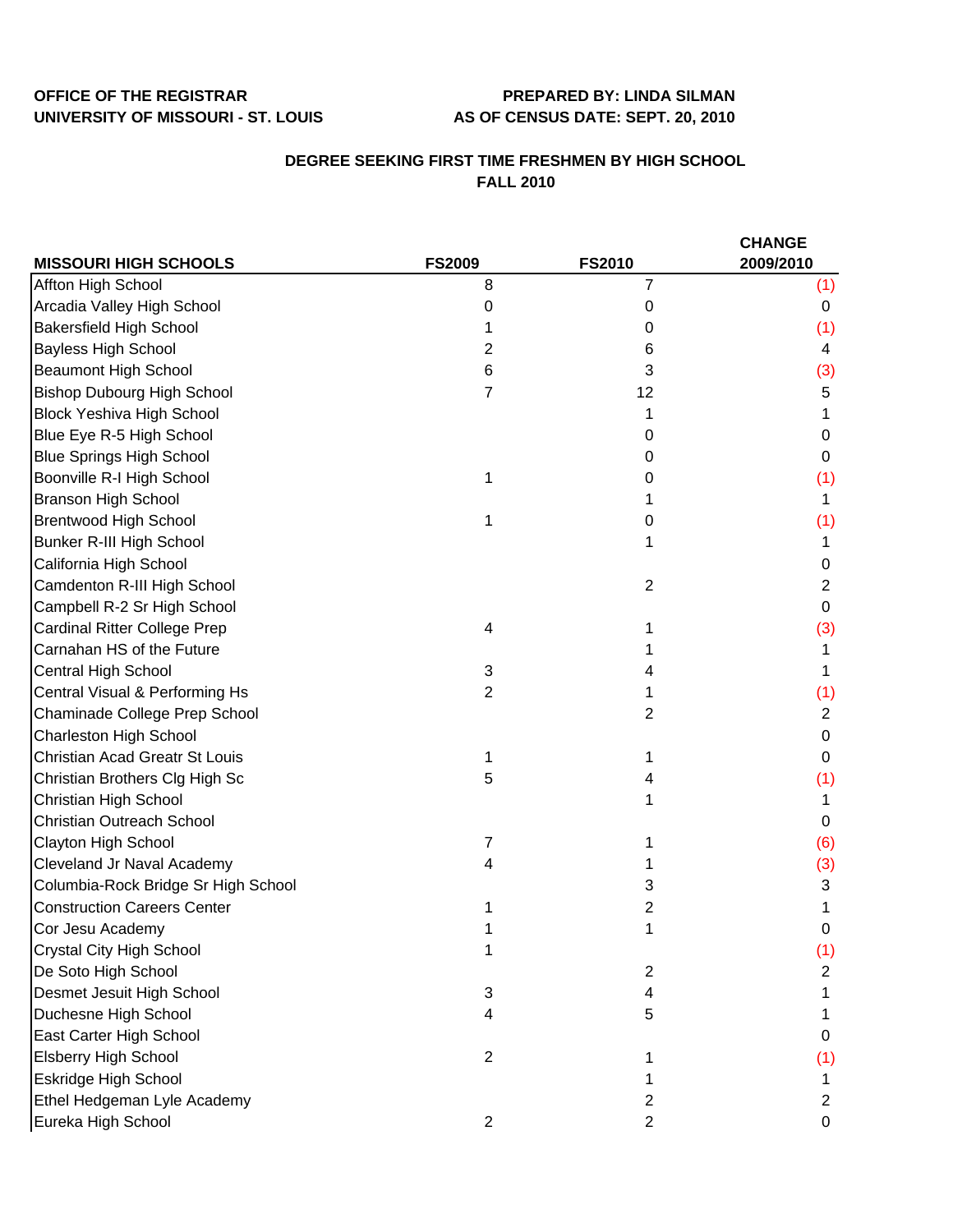| Farmington Senior High School  | $\overline{2}$            |                | (2)            |
|--------------------------------|---------------------------|----------------|----------------|
| <b>Festus High School</b>      | 1                         |                | (1)            |
| Fort Zumwalt East High School  |                           | $\overline{2}$ | $\overline{2}$ |
| Fort Zumwalt North High School | 7                         | 7              | 0              |
| Fort Zumwalt South High School | 8                         | 8              | 0              |
| Fort Zumwalt West High School  | 6                         | 5              | (1)            |
| Fox C-6 High School            | 3                         | 4              | 1              |
| <b>Francis Howell Central</b>  | 5                         | 11             | 6              |
| Francis Howell High School     | 6                         | 1              | (5)            |
| Francis Howell North High Sch  | 21                        | 10             | (11)           |
| Fredericktown R-I High School  |                           |                | 0              |
| Gateway Institute Of Tech      | 10                        | 6              | (4)            |
| <b>Glendale High School</b>    |                           | $\overline{2}$ | $\overline{2}$ |
| Hallsville High School         |                           |                | 0              |
| Hancock Place Sr High School   |                           |                | 0              |
| Hannibal Senior High School    | 1                         | 1              | 0              |
| Hayti-R II Senior High School  |                           |                | 0              |
| Hazelwood Central Sr High Sch  | 19                        | 12             | (7)            |
| Hazelwood East High School     | 4                         | 5              | 1              |
| Hazelwood West Senior High     | 15                        | 12             | (3)            |
| Herculaneum High School        | 1                         |                | (1)            |
| Hickman Mills High School      |                           |                | (1)            |
| Hillsboro Senior High School   | 3                         | 3              | 0              |
| Iberia High School             |                           |                | (1)            |
| Imagine College Prep           | 2                         | 1              | (1)            |
| Incarnate Word Academy         |                           | $\overline{2}$ | $\overline{2}$ |
| Jackson High School            |                           |                | (1)            |
| Jefferson City High School     | 1                         | 1              | 0              |
| Jennings Senior High School    |                           | 3              | 3              |
| John F Kennedy High School     |                           | 1              | 1              |
| Kickapoo High School           |                           | 2              | $\overline{2}$ |
| Kingston High School           |                           |                | (1)            |
| Kirkwood High School           | O                         | 4              | (2)            |
| Ladue Horton Watkins High Sch  | $\overline{2}$            | 3              | 1              |
| Lafayette High School          | $\ensuremath{\mathsf{3}}$ | $\overline{2}$ | (1)            |
| Laquey R-5 High School         |                           |                | 0              |
| Lebanon High School            |                           |                | 0              |
| Lees Summit Senior High School |                           | 1              |                |
| Liberty High School            |                           | 1              |                |
| <b>Licking High School</b>     |                           | 2              | 2              |
| Lincoln College Prep Academy   |                           | 1              | 1              |
| Lindbergh High School          | 8                         | 9              |                |
| Logos High School              |                           | $\overline{2}$ | $\overline{c}$ |
| Louisiana High School          |                           |                | 0              |
| Lutheran High Sch St Chas Co   | 1                         |                | (1)            |
| Lutheran High School North MO  |                           |                | 1              |
| Lutheran High School South     |                           | 3              | 3              |
| Malvern B Clopton High School  | $\overline{\mathbf{c}}$   |                | (2)            |
| Maplewood-Richmond Hts Sr Hs   | 1                         | $\overline{2}$ | $\mathbf 1$    |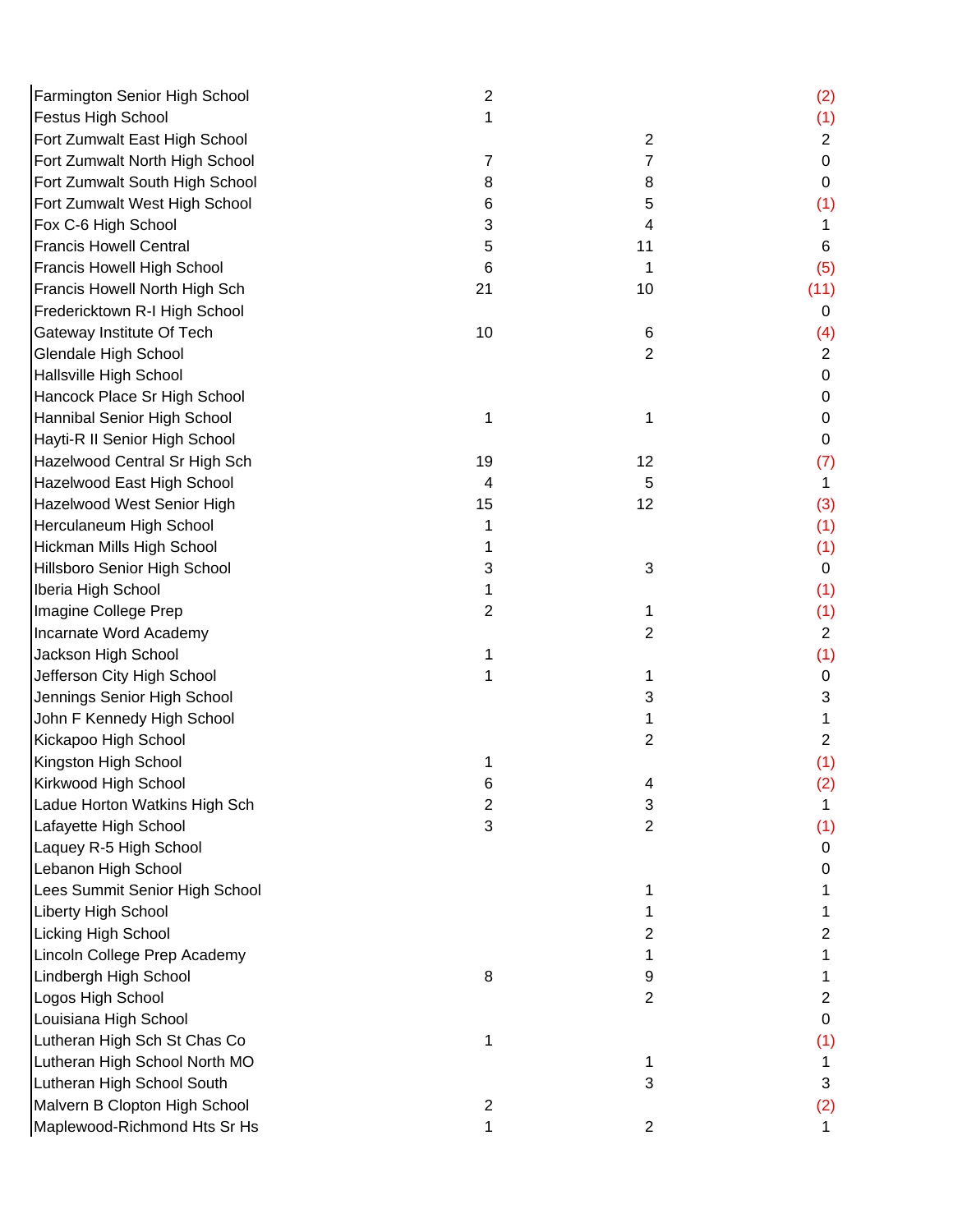| Marquette High School                | 5              | 3              | (2)            |
|--------------------------------------|----------------|----------------|----------------|
| Mary Inst & St Louis Cntry Day       |                |                | (1)            |
| <b>McCluer High School</b>           | 12             | 8              | (4)            |
| McCluer North High School            | 13             | 16             | 3              |
| McCluer South Berkeley HS            |                | $\overline{2}$ | 1              |
| McDonald County R-I Sr High Sc       |                |                | (1)            |
| Mehlville Senior High School         | 5              | 9              | 4              |
| Metro Academic & Classical Hs        | 2              | $\overline{7}$ | 5              |
| Miller Career Academy                | 5              | 1              | (4)            |
| Montgomery County R-II High School   |                | 1              | 1              |
| Naylor R-2 High School               |                |                | 0              |
| Nerinx Hall High School              | 3              | $\overline{2}$ | (1)            |
| New Life Christian Academy           |                |                | 0              |
| <b>New Life Christian School</b>     |                | 1              |                |
| Normandy Senior High School          | 4              | $\overline{2}$ | (2)            |
| North County Christian School        |                | 5              | 5              |
| North County High School             | $\overline{2}$ |                | (2)            |
| North County Technical School        | 9              | 1              | (8)            |
| Northwest High School                | 5              | 2              | (3)            |
| Notre Dame High School               |                | 3              | $\overline{2}$ |
| Oakville Senior High School          | 4              | 10             | 6              |
| Orchard Farm Jr-Sr High School       | 3              | 1              | (2)            |
| Owensville High School               | 2              | 1              | (1)            |
| Pacific Senior High School           | 2              | 2              | $\mathbf 0$    |
| Palmyra R-I High School              |                |                | (1)            |
| Parkway Central High School          | 6              | 4              | (2)            |
| Parkway North High School            | 12             | 6              | (6)            |
| Parkway South High School            | 7              | 8              | 1.             |
| Parkway West High School             | 2              | 6              | 4              |
| Paseo Acad Of Fine & Perf Arts       |                |                | (1)            |
| Pattonville High School              | 8              | 7              | (1)            |
| Pembroke Hill School The             |                | 1              | 1              |
| Perryville High School               |                |                | 0              |
| Poplar Bluff Senior High Sch         |                |                | 0              |
| Raytown High School                  |                |                |                |
| Raytown South High School            |                |                | (1)            |
| Reeds Spring High School             |                |                | 0              |
| <b>Ritenour High School</b>          | 14             | 17             | 3              |
| <b>Riverview Gardens Sr High Sch</b> | 4              | 4              | 0              |
| Rockwood Summit High School          | 4              | 6              | $\overline{2}$ |
| Rolla Senior High School             |                | 1              | 1              |
| Rosati-Kain High School              | 5              | 4              | (1)            |
| Saint Charles Sr High School         |                | 5              | 4              |
| Saint Charles West High School       |                | 6              | 5              |
| Saint Dominic High School            | 2              | $\overline{2}$ | 0              |
| Saint Elizabeth Academy              | 2              | 1              | (1)            |
| Saint Francis Borgia Regl H S        | 2              |                | (2)            |
| Saint John Vianney High School       | 3              | 3              | 0              |
| Saint Johns High School              |                |                | $\mathbf 0$    |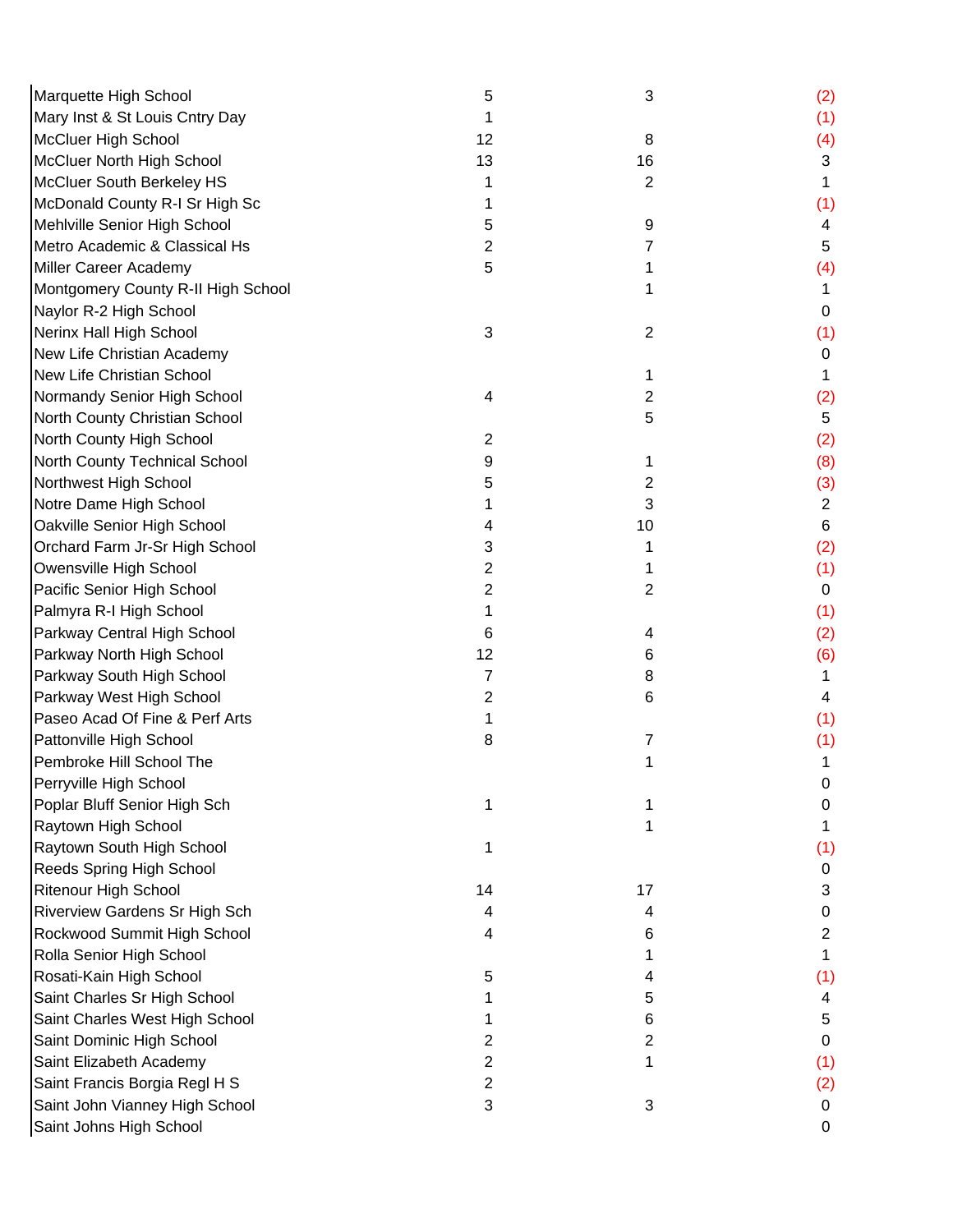| Saint Joseph Academy                |                |                | (1)            |
|-------------------------------------|----------------|----------------|----------------|
| Saint Louis Univ High School        |                | 3              | 2              |
| Saint Louis Christian Academy       |                |                | 1              |
| Saint Mary High School              |                |                | 0              |
| Saint Pius X High School            |                |                | 0              |
| Sainte Genevieve High School        |                | 2              | 2              |
| Seckman Senior High School          | 4              | 6              | $\overline{2}$ |
| Sikeston High School                |                |                | (1)            |
| Soldan Intl Studies High Sch        | 4              | 9              | 5              |
| South County Technical School       |                |                | 0              |
| South Pemiscot High School          |                |                | 0              |
| South Technical High School         |                |                | 0              |
| Springfield Catholic High Sch       | 3              |                | (3)            |
| Steelville R-III High School        |                |                | (1)            |
| Sullivan C-2 High School            |                |                | 0              |
| Sumner High School                  | 2              |                | (2)            |
| Theodore Roosevelt High School      | 3              | 1              | (2)            |
| <b>Tower Grove Christian School</b> |                |                | (1)            |
| <b>Trinity Catholic High School</b> | 6              | 3              | (3)            |
| <b>Troy Buchanan High School</b>    |                | 5              | 1              |
| Union High School                   |                |                | (1)            |
| Univ of Missouri Independ Stud      |                | 1              | 1              |
| University City High School         | 6              | 3              | (3)            |
| Unknown Missouri High School        |                |                | 1.             |
| <b>Ursuline Academy</b>             |                |                | 0              |
| Valley Park Secondary School        | 4              |                | (4)            |
| Van Buren High School               |                |                | 0              |
| Vashon High School                  |                |                | 0              |
| Villa Duchesne/ Oak Hill School     |                |                |                |
| Visitation Academy                  |                |                |                |
| <b>Warrenton High School</b>        | $\overline{2}$ |                | (2)            |
| Washington High School              |                |                |                |
| Webster Groves High School          | 6              | 6              | 0.             |
| Wentzville High School              | $\overline{c}$ | $\overline{2}$ | 0              |
| Wentzville Timberland High Sch      | $\overline{2}$ | 3              | 1              |
| Westminster Christian Academy       |                |                | 0              |
| Windsor High School                 |                | $\overline{c}$ | 2              |
| Winfield High School                | 1              |                | 0              |
| Wright City High School             | 3              |                | (3)            |
| <b>MISSOURI TOTAL</b>               | 426            | 418            | (8)            |

|                                       |               |               | <b>CHANGE</b> |
|---------------------------------------|---------------|---------------|---------------|
| <b>ILLINOIS HIGH SCHOOL</b>           | <b>FS2009</b> | <b>FS2010</b> | 2009/2010     |
| Althoff Catholic High School          |               |               | (1)           |
| Alton High School                     |               |               | 0             |
| Belleville High School East           |               |               | (2)           |
| Belleville Township H S West          |               |               |               |
| <b>Brussels Community High School</b> |               |               | (1)           |
| Cairo High School                     |               |               | 0             |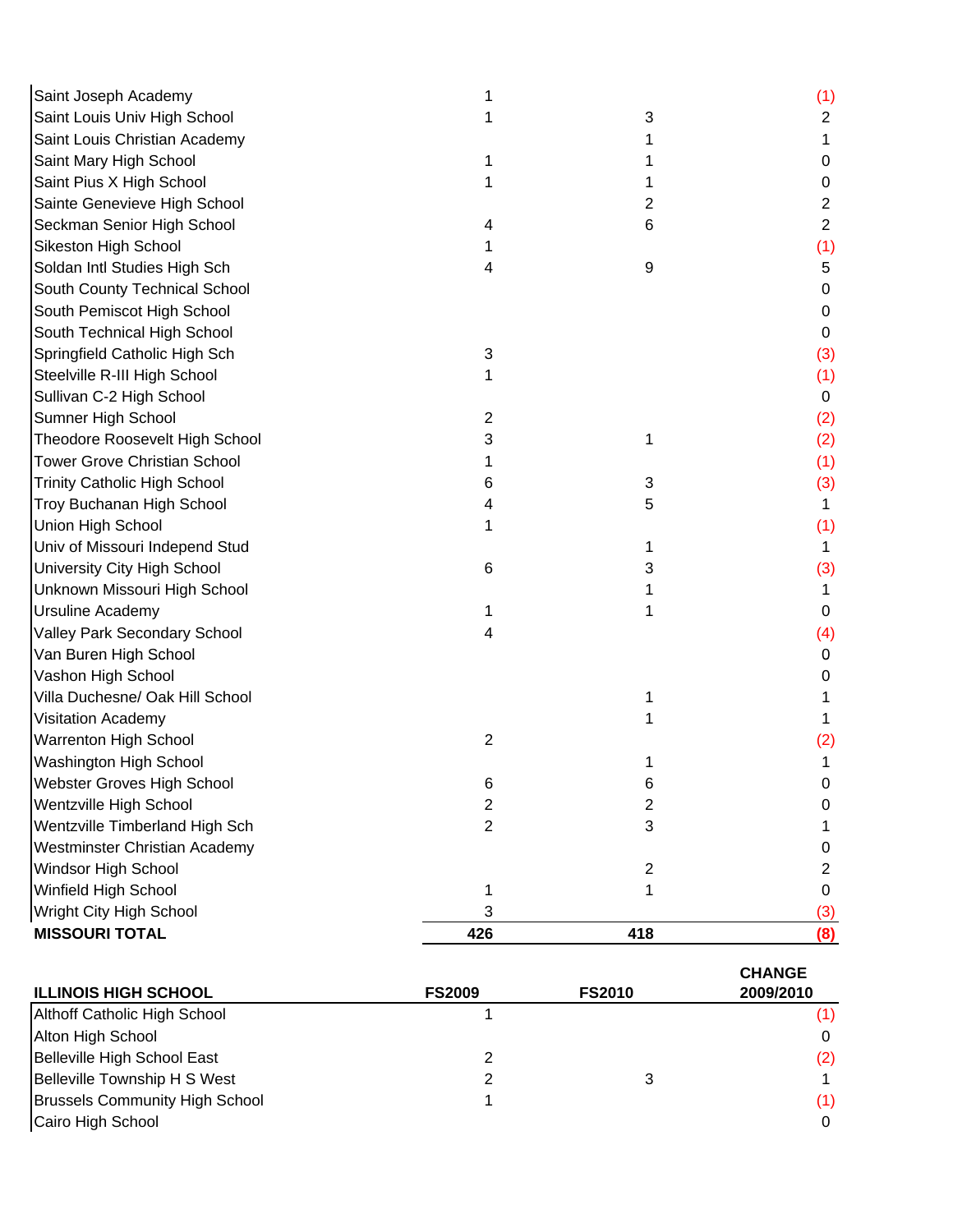| Carterville High School              |                  |    | 0              |
|--------------------------------------|------------------|----|----------------|
| Civic Memorial High School           | 2                | 1  | (1)            |
| Collinsville High School             |                  |    | (1)            |
| Columbia High School                 |                  |    | 0              |
| Dupo Senior High School              | 0                | 1  |                |
| East Saint Louis Sr High Sch         |                  | 2  | 1              |
| East St Louis Lincoln Sr HS          |                  |    | (1)            |
| Edwardsville Senior High Sch         |                  | 1  |                |
| Eureka High School                   |                  |    | 0              |
| Freeburg High School                 | $\boldsymbol{2}$ |    | (2)            |
| Gibault High School                  | 0                | 1  | 1              |
| Glenwood High School                 |                  | 1  | 0              |
| Governor French Academy              |                  |    | 0              |
| <b>Granite City Senior High Sch</b>  |                  |    | (1)            |
| <b>Highland High School</b>          |                  | 1  | 0              |
| Hillsboro High School                |                  |    | 0              |
| Hofman Estates High School           | 0                | 1  | 1              |
| Illiana Christian High School        |                  |    | (1)            |
| Joliet Township High Sch West        |                  |    | 0              |
| Lutheran High School                 | 0                | 1  | 1              |
| Maine West High School               |                  |    | (1)            |
| Maria High School                    |                  |    | (1)            |
| Marion High School                   | 0                | 1  | 1              |
| Mater Dei High School                | 0                | 2  | $\overline{2}$ |
| Mississippi Vly Christian Sch        |                  |    | (1)            |
| Nashville Community High Sch         |                  | 1  | 1              |
| OFallon Township High School         | 4                | 3  | (1)            |
| Oswego East High School              |                  |    | 0              |
| Plainfield South High School         | $\pmb{0}$        | 1  |                |
| Quincy Senior High School            |                  |    |                |
| Richwoods High School                |                  |    | 0              |
| Rochester High School                |                  |    | 0              |
| Roxana Senior High School            |                  |    | 0              |
| Siu East St Louis Charter Sch        | $\mathbf 2$      |    | (2)            |
| Southwestern High School             | 1                |    | (1)            |
| <b>Streator Township High School</b> |                  |    | 0              |
| <b>Triad High School</b>             |                  | 0  | (1)            |
| Waterloo High School                 | 2                |    | (1)            |
| Williamsville High School            | 1                |    | (1)            |
| <b>ILLINOIS TOTAL</b>                | 31               | 23 | (8)            |
|                                      |                  |    |                |

|                                 |      |      | <b>CHANGE</b> |
|---------------------------------|------|------|---------------|
| <b>OTHER-OUT OF STATE</b>       | 2009 | 2010 | 2009/2010     |
| Alpha Omega Academy             |      |      | (1)           |
| Belle Chasse High School        |      |      | (1)           |
| <b>Bishop Keley High School</b> |      |      |               |
| Campus High School              |      |      | (1)           |
| Central High School             |      |      | 0             |
| Chamberlain High School         |      |      | $\Omega$      |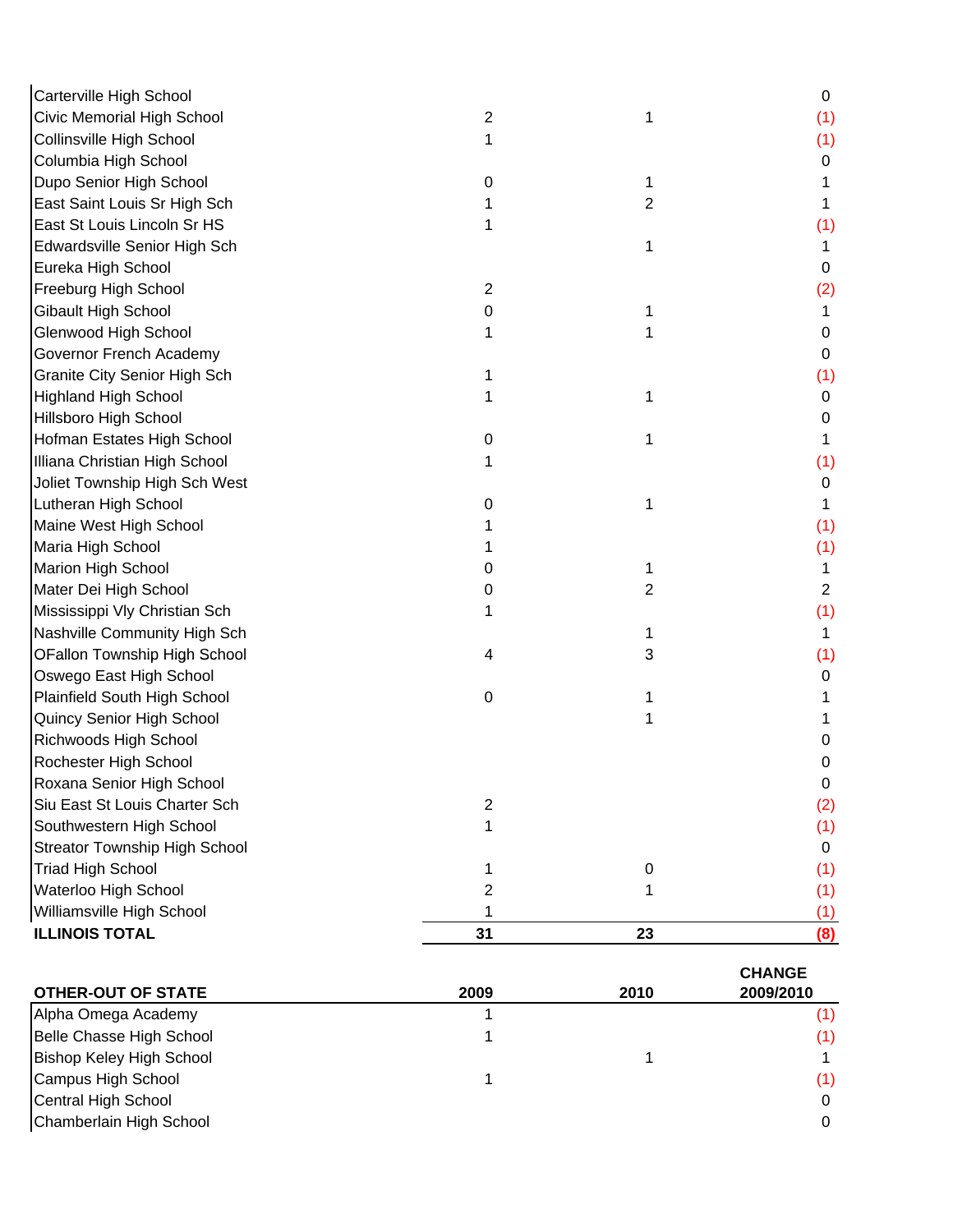| Chattanooga Christian School      |   |   | (1) |
|-----------------------------------|---|---|-----|
| <b>Chetek Senior High School</b>  |   |   | 0   |
| Chopticon High School             |   |   | 0   |
| Conestoga High School             |   |   | 0   |
| Coppell Senior High School        | 1 |   | (1) |
| <b>Culver Academies The</b>       |   |   | 0   |
| Division Independent Study        |   |   | 0   |
| Eastlake High School              | 1 |   | (1) |
| Eastside High School              |   | 1 | 1.  |
| <b>Elkmont High School</b>        |   |   | (1) |
| Ferguson Christian School         |   |   | (1) |
| Fort Myers High School            |   |   |     |
| <b>Green High School</b>          |   |   |     |
| Hancock Place Sr High School      |   |   |     |
| Home School                       |   | 5 | 5   |
| Independent High School           |   |   | (1) |
| Jordan High School                |   |   | (1) |
| Kamiakin High School              |   |   | (1) |
| Kolbe Academy                     |   |   |     |
| Lexington Catholic High School    |   |   |     |
| Linn-Mar High School              |   |   |     |
| McKinney High School North        |   |   | 0   |
| Midway High School                |   |   | 0   |
| Mount Vernon Sr High School       |   |   | 0   |
| Neenah High School                | 1 |   | (1) |
| North High School                 |   |   | 0   |
| Oak Grove Luthern High School     |   |   |     |
| Oak Hill Academy                  |   |   |     |
| Notre Dame High School            |   |   | 0   |
| Oldham County Senior High Sch     | 1 |   | (1) |
| Omaha High School                 |   |   | 0   |
| Owen Valley Community High School |   |   |     |
| Patrick Henry High School         |   |   |     |
| Pearland High School              |   |   |     |
| Pierce Publice High School        |   |   |     |
| Pleasant Valley Cmty High Sch     |   |   | 0   |
| Pottsville High School            |   |   | (1) |
| Redlands East Valley High Sch     |   |   | 0   |
| Riverside High School             |   |   | 0   |
| Roosevelt High School             |   | 1 |     |
| Roseville Area High School        |   |   | O   |
| Rush-Henrietta Senior High Sch    | 1 |   | (1) |
| Samuel Clemens High School        |   |   |     |
| Seaman High School                |   |   | (1) |
| Seton Home Study School           |   |   | 1   |
| Sierra High School                |   |   | (1) |
| Singapore American School         |   |   | (1) |
| Stillwater Area Senior Hs         |   |   | 0   |
| <b>Tri-County High School</b>     | 1 |   | (1) |